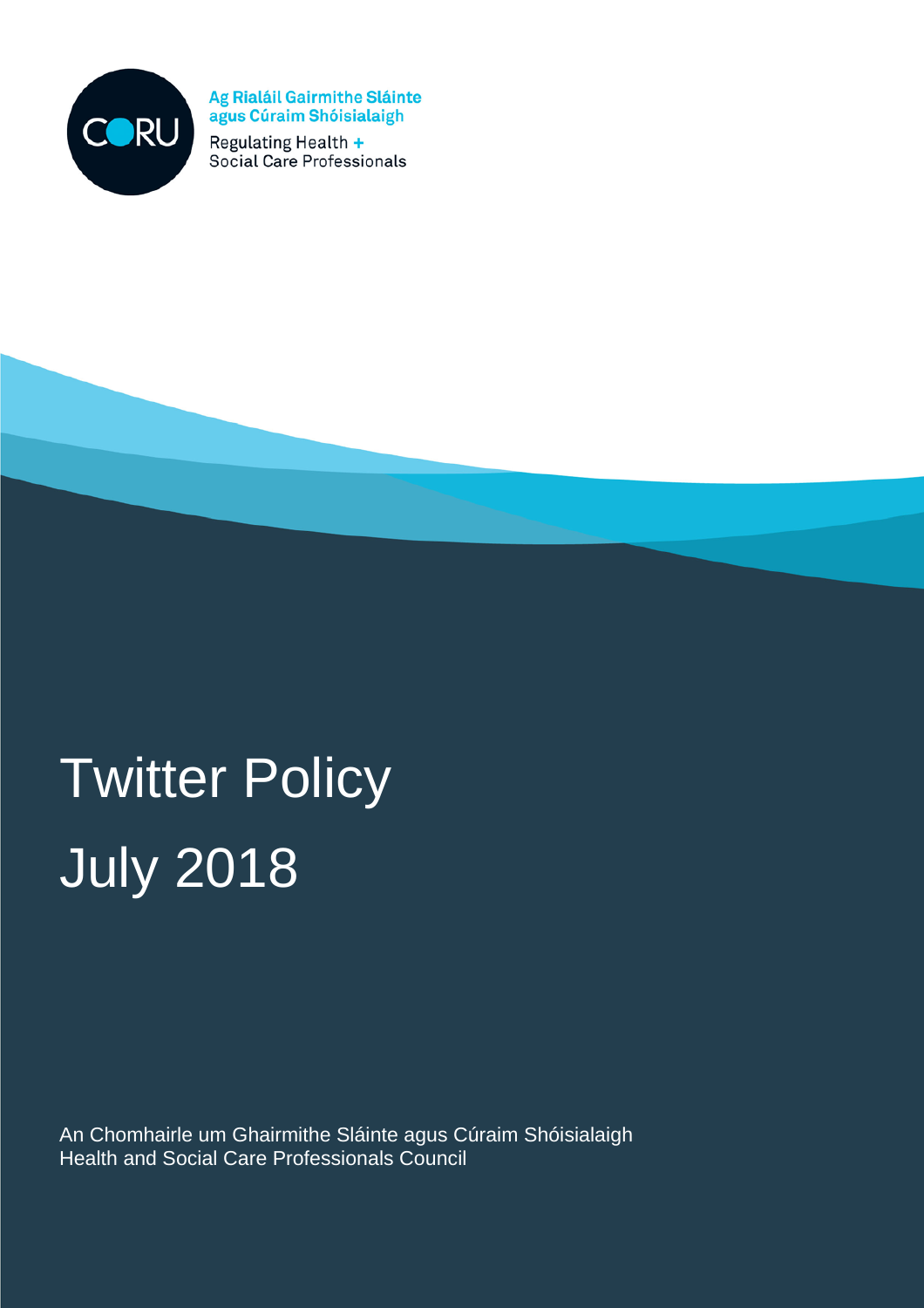

# **CORU Twitter Policy**

## **Introduction**

This document sets out how the Health and Social Care Professionals Council, CORU, uses Twitter, the online social networking service.

CORU will use Twitter to inform members of the public, healthcare professionals and other relevant stakeholders about our work.

#### **Who we are**

CORU is Ireland's multi-profession health and social care regulator. The role of CORU is to protect the public by promoting high standards of professional conduct, education, training and competence through statutory registration of health and social care regulators.

If you follow us, you can expect Tweets covering some or all of the following:

- Alerts about new content on our website. These will generally relate to important updates and notices published by CORU about the regulation of the designated professions, CORU events and occasional tweets from other conferences and meetings;
- Press releases and other CORU news and announcements, recruitment notices;
- CORU publications, reports and public consultations.

#### **@Replies and Direct Messages (DM's)**

We welcome feedback from our followers and will try to join the conversation where possible.

However, we may not be able to reply individually to all @replies or direct messages we receive via Twitter. Therefore, sending a message via Twitter will not be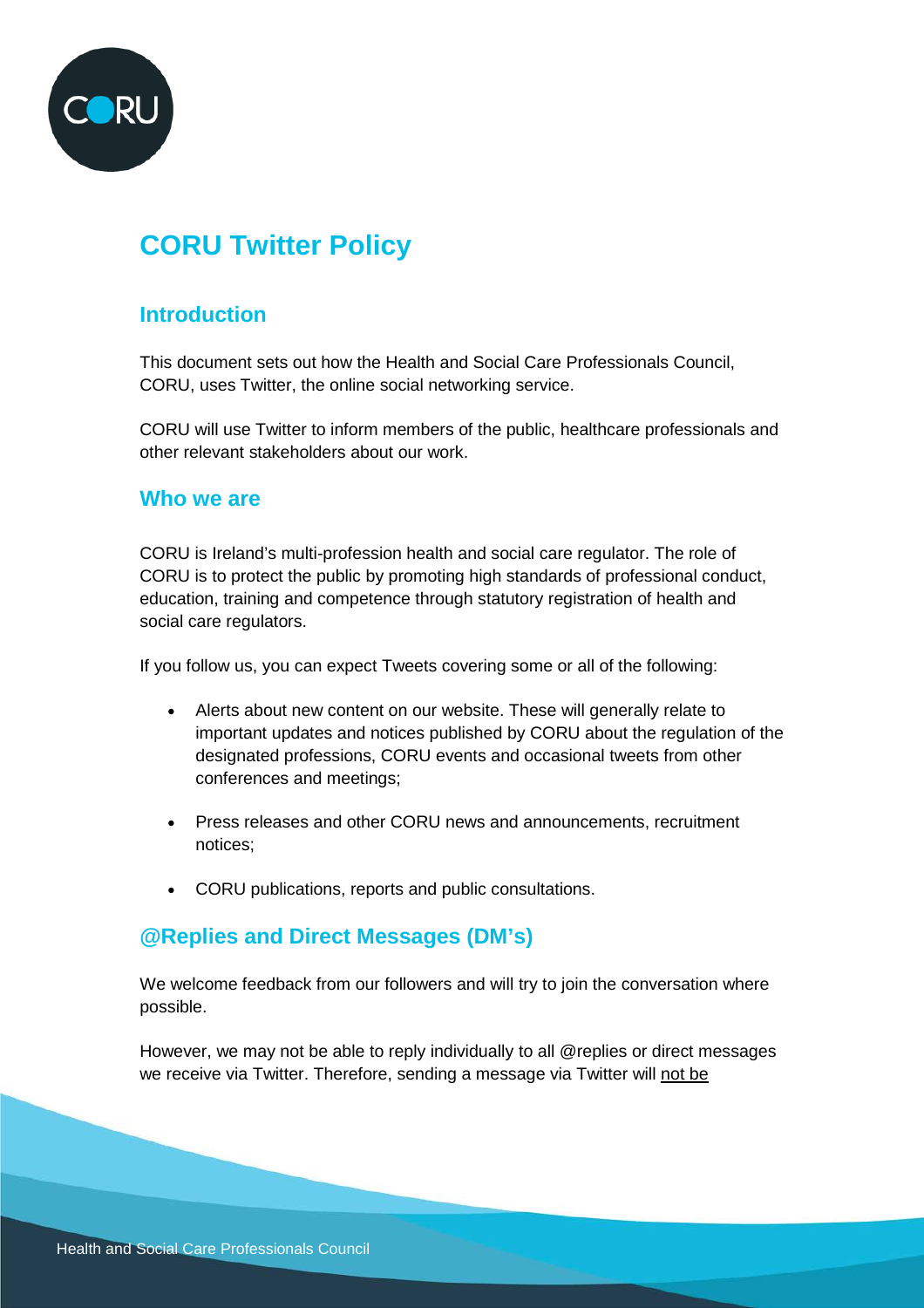

considered as contacting CORU for official purposes. The best way to submit a query to us is by e-mailing our communications team at  $in 0$  coru. ie or by phoning us on +353 (1) 293 3160.

We monitor our Twitter account during office hours only, Monday to Friday. While we usually check Twitter once daily, sometimes, due to workflow and staff resources, we may not see a tweet for several hours. For this reason, please do not use twitter for any urgent queries.

Please note that CORU does not give health or employment advice. If you have any concerns about your health or the health of someone in your care, then you should contact a healthcare professional.

If you wish to find out more information about CORU and our role, please visit our website [www.coru.ie.](http://www.coru.ie/)

If you have a media query relevant to the work of CORU, then please email [communications@coru.ie.](mailto:communications@coru.ie)

#### **Retweets ≠ Endorsements**

Retweets of content does not mean the CORU endorses that tweet. CORU will retweet tweets from other accounts from time to time, but this should not be considered an endorsement of the content or the account. We will retweet regulatory and public safety information, as well as general public health and consumer information, if we think that the details may be of interest to our followers.

#### **Who we follow**

If you follow us, we will not automatically follow you back. Sometimes we will follow you so that we can exchange direct messages. If we do follow a Twitter account, it does not imply endorsement of any kind.

#### **Privacy and Data Protection**

CORU's Twitter account is hosted by Twitter. You should read [Twitter's privacy](https://twitter.com/privacy?lang=en)  [policy.](https://twitter.com/privacy?lang=en) When you participate on Twitter you do so at your own risk, taking personal responsibility for the content of your tweets.